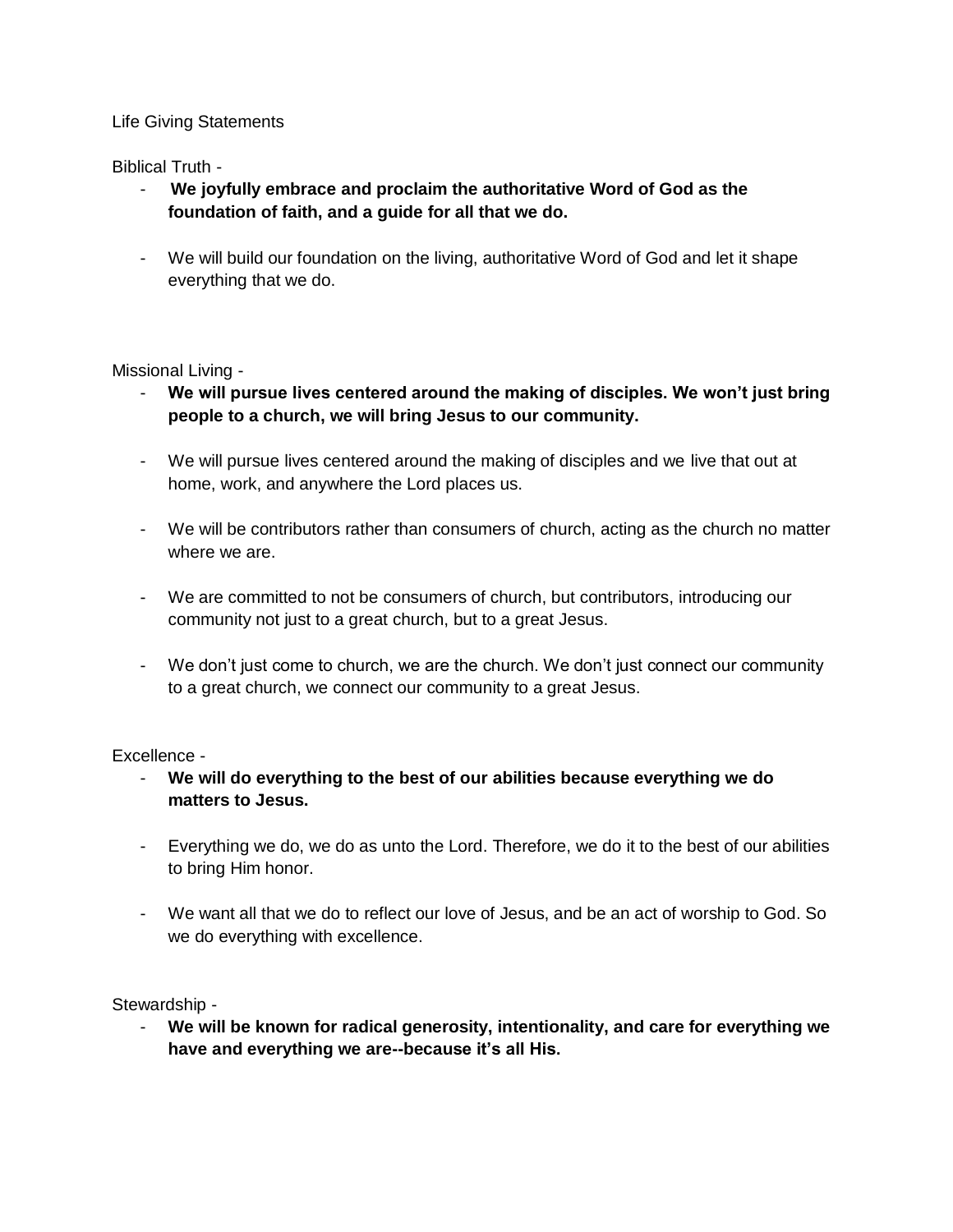- Being generous, thoughtful, and wise, with everything we have and everything we are, as it has been entrusted to us by God.
- God has trusted us with much, so we want to be good caretakers of our time, belongings, money, relationships and all else.
- We will be known for radical generosity, intentionality, and care for all God has entrusted to us—because it's all His.

### Community -

- Life is better together, so we will fight isolation and strive to cultivate meaningful **relationships that foster a sense of belonging, promote growth in Jesus, and allow people to know others and be known.**
- We work to intentionally cultivate meaningful relationships that foster a sense of belonging, promote growth in Jesus, and allow people to know others and be known.
- We will fight isolation and strive to be known and know others, because life is better together.

### Cultural Relevance -

- **We will build bridges and break down barriers to bring timeless, unchanging truths in ways others can understand**

### Family -

- **We pursue adopting all into our family of faith, and will spiritually equip families as a dynamic means of organic discipleship.**
- We value the family and believe that God has placed both nuclear and spiritual families as the building blocks of our community…. somethin somethin

# Authenticity -

- **We will lead vulnerable and transparent lives because we are all broken finding real life in Jesus.**
- We strive to be open and honest both privately and publicly, in a way that provides clarity and accountability